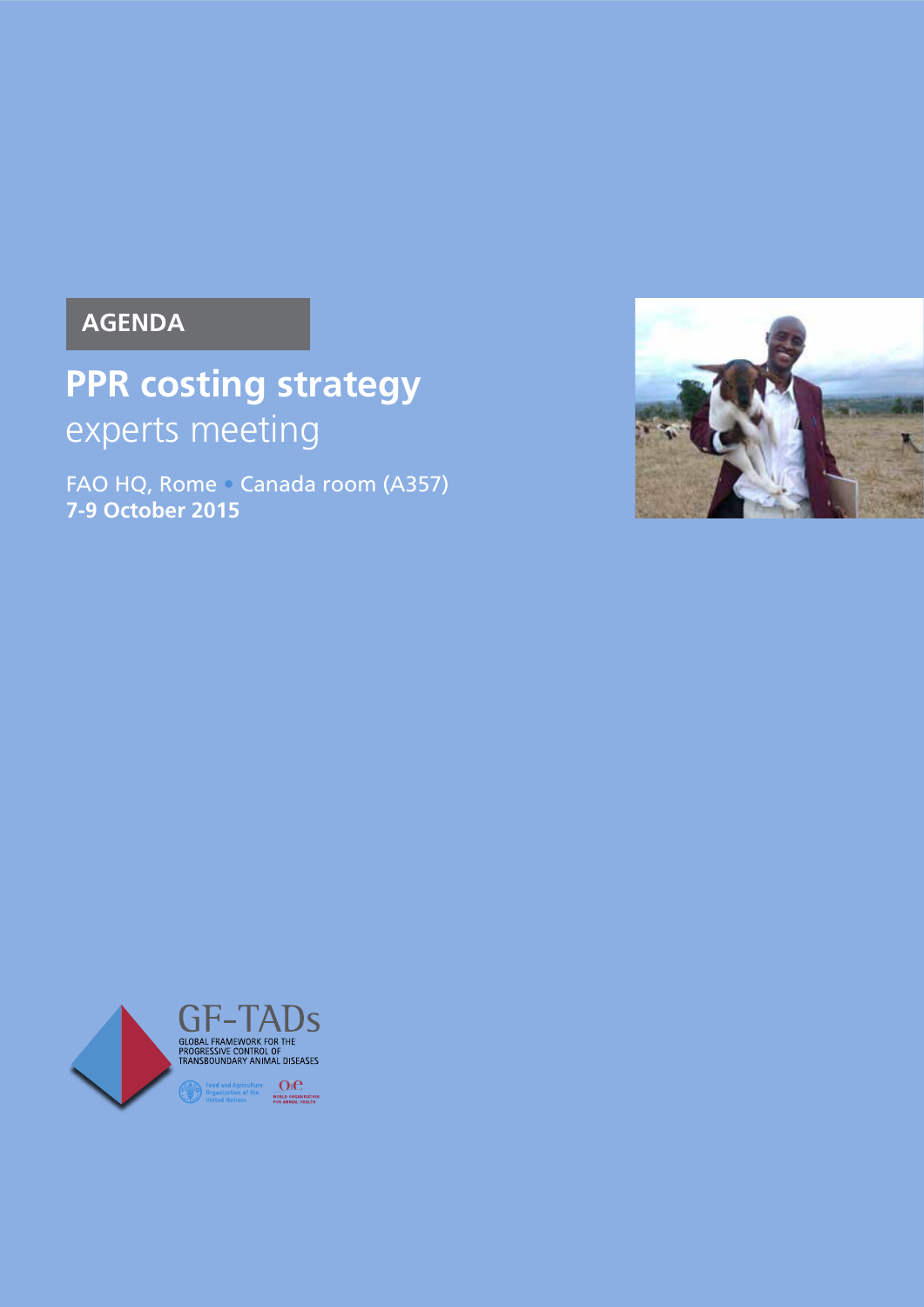### **7 October** Wednesday **08:30 – 09:00** Registration of **participants Opening Ceremony 09:00 – 09:45** • OIE Remarks *OIE Representative* **•** FAO Remarks *FAO Representative* **Objectives of the meeting** *Eran Raizman* **Participants' introductions and expectations** *Participants* **SESSION 1: Introduction to the Global Control and Eradication Strategy (GCES)** *Chair (tbd)* **9:45 – 10:15** General overview of the GCES, with emphasis on *S. Munstermann* the elements that need to be costed: vaccination and post-vaccination evaluation, surveillance **10:15 – 10:30** Discussion **10:30 – 11:00 Tea break 11:00 – 11:30** Husbandry systems in different agro-ecological zones: *Philippe Ankers* how they are determinant for selecting vaccination strategies **11:30 – 12:00** Discussion **SESSION 2: Vaccination strategy options** *Chair (tbd)* **12:00 – 12:45 Country experience** *(15 min. each)* **•** Ethiopia *Gjis van't Klooster* **•** Somalia *Khalid Saeed* **•** Pakistan *Afzal/Njeumi*

- **12:45 14:00 Lunch**
- **14:00 14:20 Country experience** *(cont'd)* **•** Ghana & Burkina Faso *Renaud Lancelot*
- **14:20 15:00** Discussion
- **15:00 15:30 Tea break**
- **15:30 16:15 Global vaccination strategy** • Strategy applied in the GCES **Adama Diallo** *Adama Diallo* **•** Strategy applied in alternative proposal *Peter Roeder*
- **16:15 17:00** Discussion: common elements, numbers of *Facilitator* animals targeted, unit costs

#### **SESSION 3: Methodologies for costing PPR control and eradication**

#### *Chair (tbd)*

| $17:00 - 18:00$ | <b>Country examples</b> (20 min. each) |                 |  |
|-----------------|----------------------------------------|-----------------|--|
|                 | • Ghana & Burkina Faso                 | Renaud Lancelot |  |
|                 | • Mauritania                           | Al Arabi        |  |
| $18:00 - 18:30$ | <b>Discussion</b>                      |                 |  |